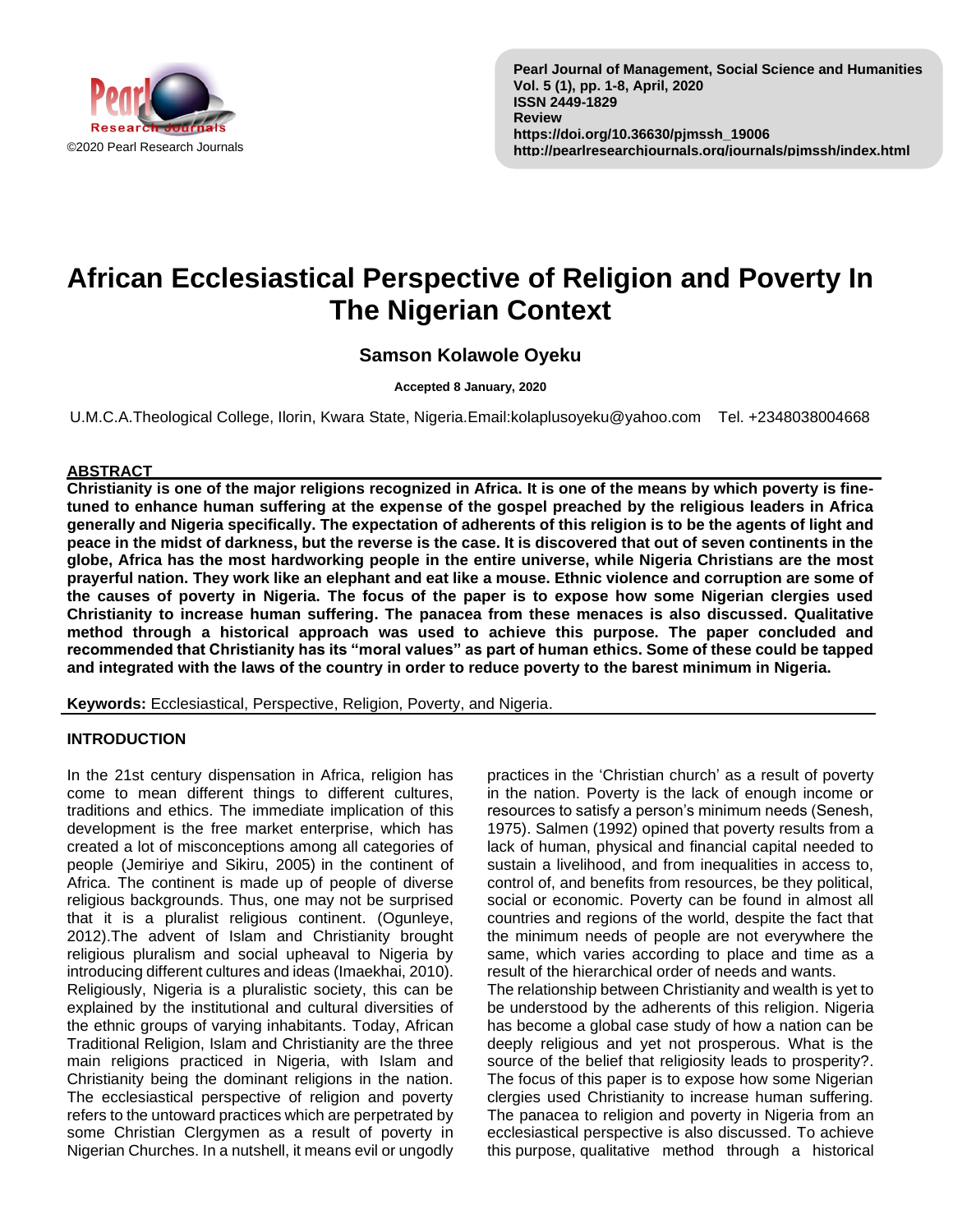approach was used. Nigeria is the giant of Africa with numerous tribes and each of them has its own way of practicing religion. There are over 250 different ethnic groups, with different languages spoken of many tribes and with different patterns of worship in the nation. In Nigeria of today, many traditional religions are practiced and there are many tribes as well as many languages, so also are many religions (Celestina, 2010). Most of the beliefs and practices of African Traditional Religion have been changed by the adherents of Islam and Christianity. It is almost everybody in Africa generally and Nigeria specifically that are interested in religion, because it is with us, part of our lives, and holds us together on a daily basis. Every member of the human race involves in one religion or other. Idowu (1976) supports this statement thus: We are all of us religious in the sense that we believe in the sacred and are committed to one 'faith' or another; in the sense of those who seek and try to establish a 'reasonable and acceptable suitable' religion; or in the sense of those who think that they are only interested in 'religion' without being involved in religion, except in so far as they seek to fill up life's aching void with spiritualism, astrology, magic, or some other forms of occultism. Therefore, religion can be regarded as the sole worldview within which events were explained by a particular culture and behavior arrangements/patterned in the Nigerian society. Isiramen, (2010) corroborates this as he remarks that, Religion permeated every facet of life of the people. It was particularly significant in inculcating and promoting discipline in all spheres of human endeavor and this it did successfully. Thus, the people behaved, putting into consideration the growth of the human person in relation to moral standards, spiritual values and the physical nature in a manner that could positively relate human beings to one another in a community of persons, as well as their creator. It is believed that Nigerians are religious, yes, but at the same time, we should begin to ask for the place of God in Nigeria society, because of its persistent poverty. It has become a cankerworm that has eaten deep into the very fabric of the Nigeria nation. It is acceptable that nearly three-quarters of Nigeria's population is poor (Isiaka et al., 2017). Africa is one of the developing worlds where living standards have fallen over the past decade (Kunhiyop, 2008).

#### **BIBLICAL PERSPECTIVE ON POVERTY**

It is very important to understand the biblical stand about poverty so that Christ's light can shine forth into the darkness of African life in general and Nigeria in particular. From the biblical point of view, it is discovered that sin is the ultimate cause of poverty in our world today (Genesis 3:18-19). The Bible gives attention, not to poverty is lack of riches as a commodity, but to the relationships between people which poverty expresses (Bunting, 1995). The poverty that results from sin is both spiritual and material. For instance, when Jesus says "Blessed are the poor in spirit" (Matthew 5:3). He is referring to those who recognize their spiritual poverty and are humble and meek (Kunhiyop, 2008). Sugden, (1988). argues that, the poor in spirit are those who because of their condition in this world is dependent on, and have turned to God. The term does not refer to spiritual deadness, atheism, or humility. However, due to the size of this paper, we will limit ourselves to only material poverty of those who are poor of wealth and material goods, lacking (Kunhiyop, 2008) even in the necessities of life. It is the belief of some Christians that, sometimes God prospered the righteous with material possessions (Psalm 112:1 to 3). At every stage of the Israelite's history, there were numbers of poor people among them. These include the women, social outcasts, orphans, sick, strangers, immigrants, prisoners, aliens, widows, children, slaves and physically handicapped. This is because these people were dependent on others for their livelihood and powerless to determine their own destiny and meet their own needs. Nixon, notes that the causes of Israelites poverty might be through the following: Through natural diseases leading to bad harvests, through enemy invasion, through oppression by powerful neighbors or through extortionate usury (Nixon, 1982). There was a rule or law guiding the wealthier members of Israelites communities to support their poorer brethren (Deuteronomy 15:1 to 11). The likely recipients to suffer poverty were the fatherless, widows and the landless aliens and most often than not, they were the victims of oppression (Jeremiah 7:6; Amos 2: 6 to 7a).

In the New Testament dispensation, there were various kinds of imposition of heavy taxes on the Jews. Probably, many were in a severe economic difficult situation, while others collaborated with the Romans which made a great amount or a degree of profits for them. The worldlyminded Sadducees were generally wealthy, as were the tax-collectors. (Nixon, 1982). During the earthly ministry of Jesus Christ, He identified with the rich and poor. Jesus and the Twelve were contented to go without the comforts of home life (Luke 9:58), and yet found accession for giving to the needy and helpless (those when compared with others are less privileged) (John 13:29). Nixon, in one of his accounts, describes it, The poor are often shown to be happier than the rich because it is easier for them to have an attitude of dependence upon God. It was to them that he came to preach the gospel (Luke 4:18; 7:22). It is they who are the first to be blessed and to be assured of the possession of the kingdom of God. (Luke 6:20), if their poverty is the acknowledgement of spiritual bankruptcy (Matthew 5:30). A poor person's offering may be of much greater value than a rich man's (Mark12:41 to 44) (Nixon, 1982). At this juncture, it can be said that God is with the poor. Those who are to receive the message of God must recognize that it comes from the poor disciples, and is for those who are prepared to receive from poor and humble people (Bunting, 1995). The early church experienced communal holding of wealth (Acts 4:34 to 35). The poor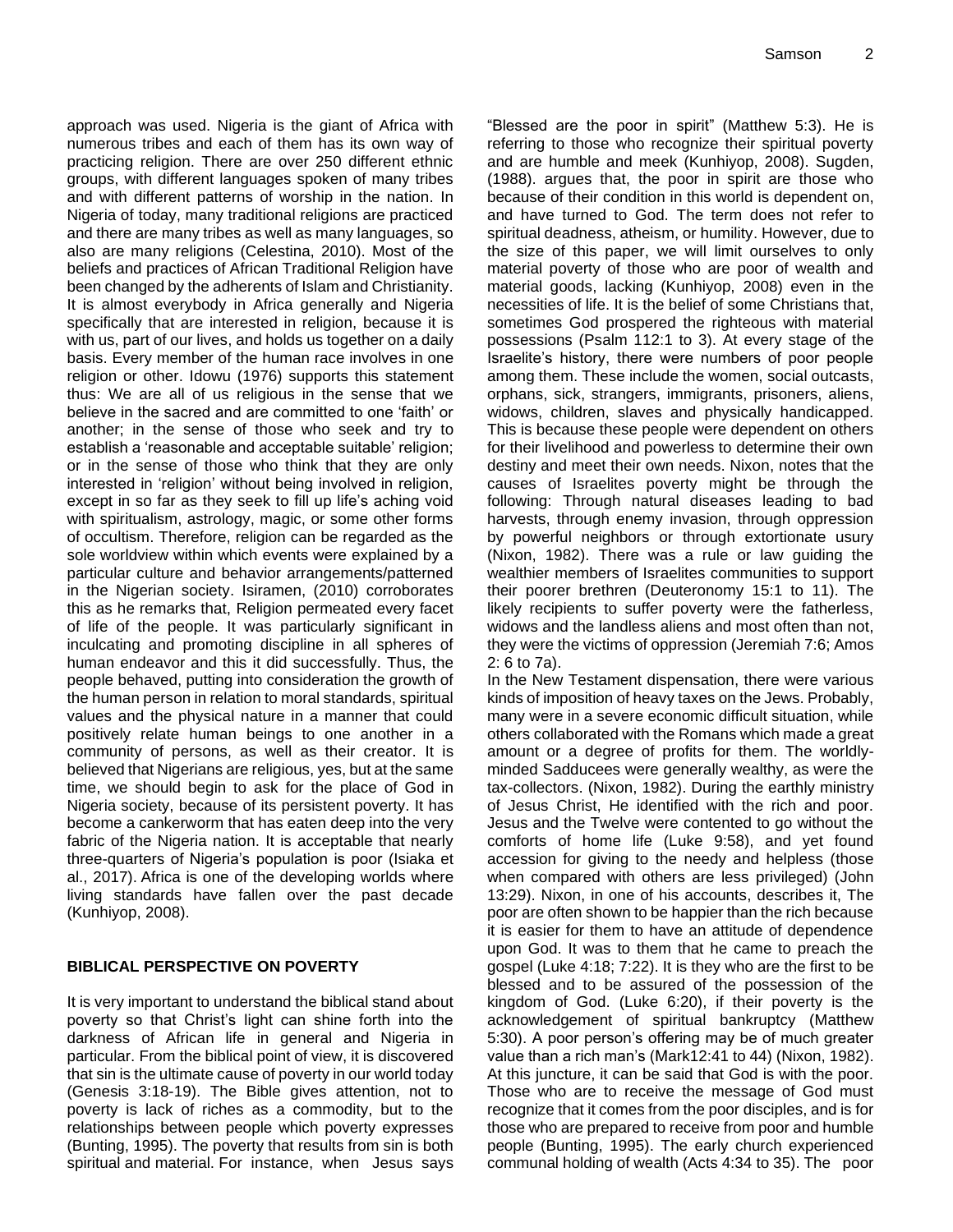were called by God and their salvation brought Him glory (1 Corinthians 1: 26-31). The material wealth of the Laodicea Church was in sad contrast with her spiritual poverty (Revelation 3:17). Nigeria is the giant of Africa, blessed with the total population of which was estimated at 190.9 million people in 2017 according to the latest census figures (Trading Economics, 2017). and over 250 ethnic groups, houses three major religious traditions (Western Nigerian Information Services, n. d.). Each of these religions relates to the Nigerian society differently and fulfill different roles which are deeply rooted in the nature of each of the religion (Akamidu, 1993). Without gainsaying, poverty can be found in almost all the countries and regions of the world today. The minimum needs of people are not everywhere the same. This is because people's minimum needs vary from one continent to another and from one country to another according to place, time and season. The sources of religion and poverty in Nigeria include bad leaders, lack of job, banditry, insurgency, terrorism, bribery and corruption in diverse ways and unethical activities.

## **CHRISTIANITY IN NIGERIA**

Christianity in Nigeria is not lacking in scholarship. Nigeria is situated on the West Coast of Africa. Christianity had been firmly rooted in Nigeria in the twentieth century. Nigeria's first contact with Christianity could be dated as far back as the sixteenth century during the pre-colonial days through the Portuguese missionaries. (Ajayi, 1965). Benin experienced the first Christian missionaries from Portugal in 1514. In Warri, however, it did appear in 1575 as if the Portuguese had successfully planted their religion there. It is very important to note here that the first attempt at Christianizing Nigeria was a failure because Christianity so brought failed to demonstrate spiritual power to meet the physical and spiritual needs of Africans such as sicknesses, diseases, barrenness and demonic oppression among others. At the same time, it failed to satisfy African religious expression as it was purely intellectual and Europeanized. (Fatokun, 2013). But Lere (2008) argues that language, poor transportation, tropical diseases particularly malaria, funding problems and that the missionaries did not understand the culture of the natives were some of the factors responsible for the initial failure of the missionaries.

In 1841, the first Niger Expedition marked the beginning of the movement to re-establish Christianity in this country, following the failure of earlier Catholic Missions in Benin and Warri (Ajayi, 1965), among all the religions of the world, Christianity is unique. It is a religious faith professed and practiced by Christians and founded on the teachings of Jesus Christ of Nazareth. Christianity began in Jerusalem on the Day of Pentecost, on 12th Day Sivan, A.D. 30 and spread throughout the Mediterranean world, Asia, America and Africa (Iluno, 2015). A new missionary movement came to Africa which began at the

end of the eighteenth century as a result of the failure of the Portuguese missionary enterprise to establish a lasting Christianity in Nigeria, Protestant churches of the evangelical revival in Europe initiated this at this time. A very large number of new missionary agencies and societies started at that time in Europe. Among these are the Baptist Missionary Society formed in 1792, the London Missionary Society founded in 1795. This stimulated evangelical Anglicans, Methodists and Scottish Presbyterians into forming the Church Missionary Society (which was founded in 1799), the Methodist Missionary Society and Basel Mission (Fatokun, 2013).

## **NIGERIAN ECCLESIASTICAL PERSPECTIVE OF RELIGION AND POVERTY**

In Nigeria today, there are numerous people, young and old, men and women, in nooks and crannies of the nation that practice Christianity according to the Biblical injunctions. A Christian, 'according to (Osaji, 2016) is that individual who has accepted the Lordship of Jesus Christ. The person now experiences a new life, which is spirit controlled. He is henceforth, guided by the law and words of God as written down in the Bible. But it is disheartening in some Nigerian churches that, some of these leaders are full of untoward attitudes that lead to poverty, despite the fact that they have confessed Jesus Christ physically. Naturally, religion detests cheating, immorality in any way or by any means and acquisition of wealth through illegal and ungodly means. It can be said that religion is the foundation of morality in society. For instance, the missionaries who brought Christian religion to Nigeria made Religious Education and Moral Education compulsory to all students and this helped in no small measure to reduce social vices and crime rates (Osaji, 2016) among the Nigerian populace. At this juncture, it is necessary to mention some reasons that are responsible for poverty in some Nigerian churches. They include bad leaders, banditry, lack of contentment of the pastor, unhealthy competition and materialism, embezzlement, low wages, debt servicing, wars, poor attitude to work, natural disasters, unhealthy rivalry, terrorism and love of money, among others.

The Christian thinkers made us understand that the future of Christianity lies in Africa generally and more especially in Nigeria. This is not certain because of the way Christianity is being practiced with the knowledge of Christian history in other parts of the world. (Olawoyin, 2017). Christian religion harms our society instead of doing us good and our people are being abused and exploited in the name of religion. In support of this assertion, Ijabla describes some Nigerian Churches thus: It is a house filled with hypocrisy, greed, fraud, lies, pretensions, paedophilia, adultery, fornication, consumerism, and everything else that He preached against. Thieves are offered the front seats in Church; recognition is accorded based on the size of one's tithes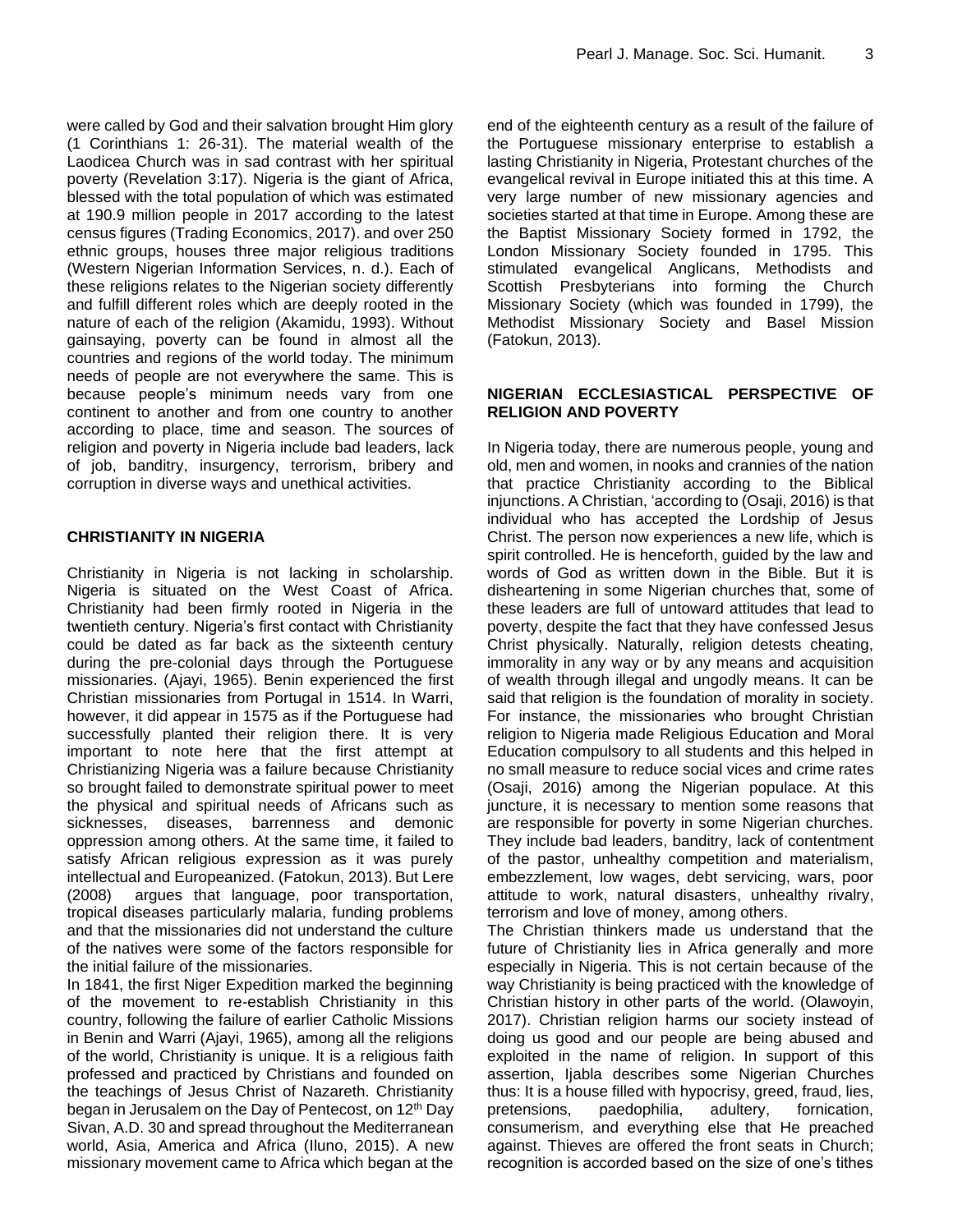and offerings; Pastors now specify the exact amount of offerings they want and members run over themselves to be the first to make the payments and "claim" their blessings; the left hand is encouraged to see what the right hand gives so that the left feels "powered up" to outdonate the right hand; pastors are racing to acquire private jets and private universities, and out-do one another in accumulating worldly possessions; their members come to church to show off their cars and clothe (Ijabla, 2016). For the love of money is the root of all evil (2 Timothy 6:10). It is not money that is evil. The materialistic heart of obtaining it all the time in an illegal way is evil (Deuteronomy 16:19). The sorrows that they produced through their striving to be rich manifested the error of the greedy motives of their hearts (Dickson, 2011). It is disheartening today in some Nigerian Churches, to see Christian ladies imitating the negative lifestyle of the western world in skimpy dressing. Chippla Vandu as cited in Damola Awoyokun (Awoyokun, 2007) commenting in the Nigerian Punch says Our world, our society, is being set on fire by those who insist on turning their private fantasies into a general nightmare as a result of poverty in the nation, some Nigerian Church leaders do not see anything bad in nude dressing in the church. This is because the more the number of worshippers, the more the amount of tithes and offerings they will realize. In a similar experience shared by the "Concerned Members" of one Baptist Church, Agbowó, Ìbàdàn that the aggrieved members of the Church locked out the Church pastor and other members on one Sunday over allegations that the pastor was embezzling funds and abusing his office. The pastor was accused of running the financial affairs of the church alone and keeping over #4 million belonging to the church in his personal account (Sangolade, 2017).

The aggrieved members under the umbrella of "Concerned Members" accused the pastor thus in 2017, Our pastor has turned himself to the treasurer and financial secretary of the church, whereas we employed him. He spends our money singlehandedly without getting clearance from the financial secretary or church council (Sangolade, 2017). The unimaginable dishonest, illegal behavior and other forms of a misdemeanor that permeates some Nigerian Churches have entered Mountain of Fire and Miracles (MFM) church where about 50 of the church pastors have been reprimanded over allegations of financial impropriety and embezzlement of church funds (Inyang, 2012). One of the most common crimes committed in the church is embezzlement. It is more than a sneaky treasurer, deacon or a church usher taking money from the offering plate. One of the most common modern ways a Church suffers embezzlement is through the Church or Ministry Debit card. Some 'men of God' commit this fraud by using the ministry/church debit card to pay for gas, meals, and other personal bills, such as groceries. Sadly enough, many pastors do not even know that they are guilty of committing such a crime (Rivera, 2010). Corroborating this further Rivera, (2010) wrote on what transpired. The pastor uses the church debit card to fill his/her car with gas and also buys a snack while at it. Most churches allow the pastor to do this because he/she uses the car mostly for church business. A Pastor or staff members use the church debit card to buy lunch while away from the office, to pay a cell phone bill, to buy personal items such as suits for the preacher to wear on Sundays, Bibles, etc. Unfortunately, some pastors know that it is wrong and it is an offense to do what they have done, but they could not control their untoward attitudes as a result of poverty. Poverty to them is the lack of resources to satisfy a person's minimum needs. Men have accepted the idea that poverty was something certain people had to endure for a long time because resources were scarce, and the worker could do little to increase production (Senesh, 1975). For the pastor of Voice of Canaan Church, Cherubim and Seraphim, Azuri-Okene, in Adavi Local Government Area of Kogi State, was not ready to endure poverty for a long time. The pastor of the said church killed Mercy Moses, a sex worker at the Holly wood Hotel in Azuri community with the hope of raising #2.5 million from the ritual before he was arrested (Akubo, 2018). Many so-called "Man of God" have tricked, duped, embezzled churches' and individual's funds. There are many others who bury humans as rituals in their church. An instance is a pastor of Holy Gathering Evangelical Church of God, a Cherubim and Seraphim Church, located in the popular cement factory area, Lafarge Cement Company, Papanlanto in Ewekoro Local Government Area of Ògùn State. The Pastor who was alleged to have had secret affairs with Raliat Sanni, a divorcee and mother of five. He confessed killing the victim alongside another acclaimed prophet, the spiritual head of Oba Onímájèmú Celestial Church in Iyaya Ègbédò. The victim was slaughtered like a ram and the blood collected in the seven calabashes before the head and hands were completely severed and placed in the bigger calabash, while the cult members 'prepare' the body, dug a shallow grave inside one of the church rooms and buried the remains of the victim. (Information Nigeria, 2018). Emphasizing this further, the Shepherd of Voice of Canaan Temple, Cherubim and Seraphim Aladura Church, Ozuri, in Adavi Local Government Area of Kogi State and two others were arrested over the ritual killing of a 19-year-old commercial sex worker. The Shepherd of the church hired the other two culprits promising them seven hundred thousand naira (#700,000.00). They were all arrested, thereafter, they led the investigator to an area called Uhobo in Ogaminana area of Adavi where the torso of the remains of the victim was dug out from a shallow grave (The Punch Newspaper, 2018).

In Itoki, Àgbàdo, in the Ifò Local Government Area of Ògùn State, a prophet allegedly used a pestle-like wood to smash the head of his lover after they had sex. The Prophet cut off the victim's head, hands, and removed her intestines which he took to a pastor, the founder of Lion of Judah of Christ. The severed head and the two hands of the victims were buried at the back of the church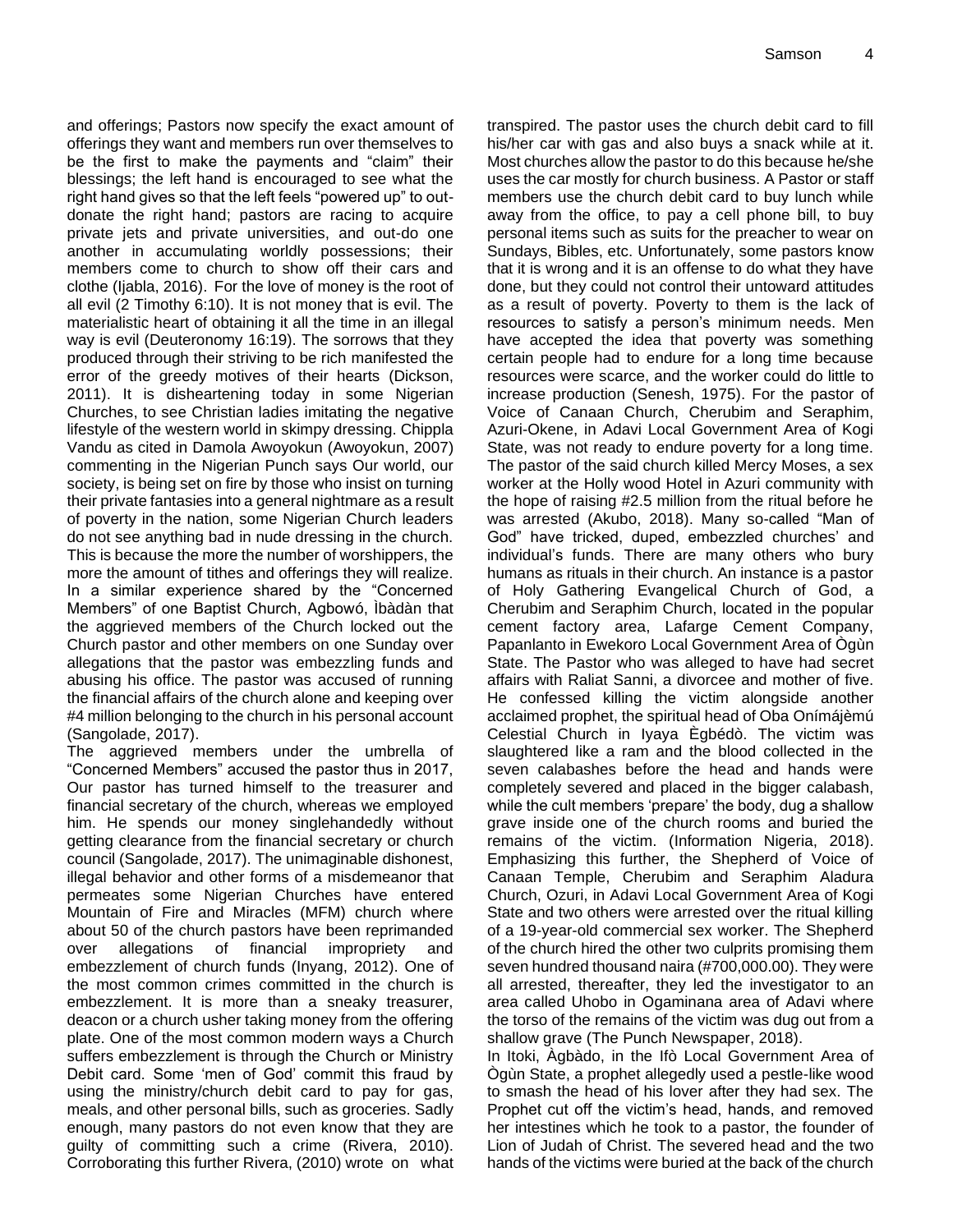(Awoyinfa, 2018). At the early stage of Christianity, Christians lived a very peaceful and quiet life. They were of great care and concern for one another with strict moral discipline. In fact, it was particularly on the point of religious and moral purity that the Christians differed from pagan (Fatokun, 2011). Fatokun says 'marriage was well protected against divorce, polygamy and concubines. Christians engaged in the common occupations prevalent in their age (except those that they felt were not in harmony with their religious faith, like carving of idols).' (Fatokun, 2011).When Boer was writing about the conduct of the Christians in their community, he made it clear from the letter written to a certain Diognetus by an unanimous author, probably sometime between A. D. 150 and 180 that:

Though they follow local customs in dress and food and the rest of their living, their own way of life which they display is wonderful and admittedly strange. They take part in everything like citizens and endure everything like aliens, like everyone else they marry, they have children, but not a common bed they remain on earth, but they are citizens of heaven (Boer, 2003).

The good testimonies we heard from the Early Christians give us hope of future Nigeria. But it is shameful to hear dirty things about some Nigerian clergymen. For example, a Nigerian Pastor from Edo State was stripped and shamed publicly after he was allegedly caught naked in a hotel room with a female church member, saying that it was the woman herself who lured him into the hotel room against his will (Kamash, 2018). In another scenario, a pastor of Celestial Church of Christ Parish in Ilashe, Nigeria's Ògùn State was reduced to a toddler when some residents of Ilashe flogged him mercilessly for allegedly abducting and impregnating a 10-year-old girl (Kamash, 2018). The commercialization of religion today is one of the effects of ecclesiastical poverty that brought Nigeria as a country to her knees. For instance, the theology of giving. Some Christian Churches place much premium on the principle of "sowing of seed". This is a principle that goes with persuading members of the churches to sow their salary, stipend or some substantive money that are very dear to them with the expectation that God will bless them in multiple folds (Ayantayo, 2016). It is claimed that through this means, God can bless the giver. In order to be a beneficiary of Jesus' gift which could be, passport success in overseas trip, good job, success in business, beautiful houses, double promotion, overseas visa and journey mercy among others. Some pastors encouraged their congregations to donate money and other possessions in order to possess the afore mentioned earthly materials. Emphasizing this further, Ayantayo notes: The pastors often ask the congregation to sow fat so that they may reap bounteously. In the light of this, the church leaders design some offering such as "open offering" (the one that opens the heaven for blessings) "poverty eradication offering" (the one that removes poverty from one's life completely)" and "Success offering" (the one that brings abundant and unlimited success in all earthly

endeavor) (Ayantayo, 2016). The consequence of poverty is not hidden among Nigerian pastors. For example, in 2015 specifically, one of the political gladiators in Ilorin, Kwara State, Nigeria; gave a sect of the Christian Association of Nigeria (C.A.N) pastors' financial gifts in preparation for 2015 general election. They all agreed to meet in one of the renowned seminaries in the state. To my dismay, without mincing words, some of them exchanged blows over a small amount of money. Poverty!

#### **PANACEA TO RELIGION AND POVERTY IN NIGERIA FROM ECCLESIASTICAL PERSPECTIVES**

Although Nigeria is the hub of Africa in almost all things, including Christianity and its bastardization, many of the latter also happen in other African countries. However, it will not be out of place to explore ways in which poverty can be reduced to the barest minimum in the Nigerian context, if not totally eradicated. In light of this, the following are the suggestions:

#### **Proclamation of the Gospel of God's Redemption as Revealed in Christ Jesus**

The Church should balance teaching about wealth and poverty. The message of the Clergy must be Christcentered based on salvation and sanctification. In order to meet the need of the poor, the pastor's teaching must not be shifted from spiritual prosperity taught by the pre and colonial revivalists, spiritualists, and missionaries to materials (Ayantayo, 2016), but instead, the Priest must proclaim the good news of the Kingdom to the materially poor, welcome them into the fellowship and share in their struggles (Stott, 1984). Supporting this pleasant assertion, Ojo observes thus: Those who exploit the poor and those who became poor as a result of their sinful lifestyle need spiritual transformation that comes through the effect of the Gospel (Ojo, 2006/2007).

#### **Better Wages /Remuneration**

It is discovered that some 'Clergymen' are poorly remunerated. This indicates great danger as they patronize the same markets and have families to cater for like other people in the society. Churches should exercise justice in their economic practices and pay better wages to their employees so as to avoid untoward attitude like heretic preaching that fetch them money and lead their listeners to hell. Church funds must be invested in socially responsible ways. Christians should have productive ventures to create goods and services so as to have enough to care for the pastor (Ojo, 2006/2007).

#### **Be Conscious of Time Wasting**

King Solomon teaches about the essence of time and season in the book of Ecclesiastics (Ecclesiastics 3:1-8). It is noticeable that some Churches believe that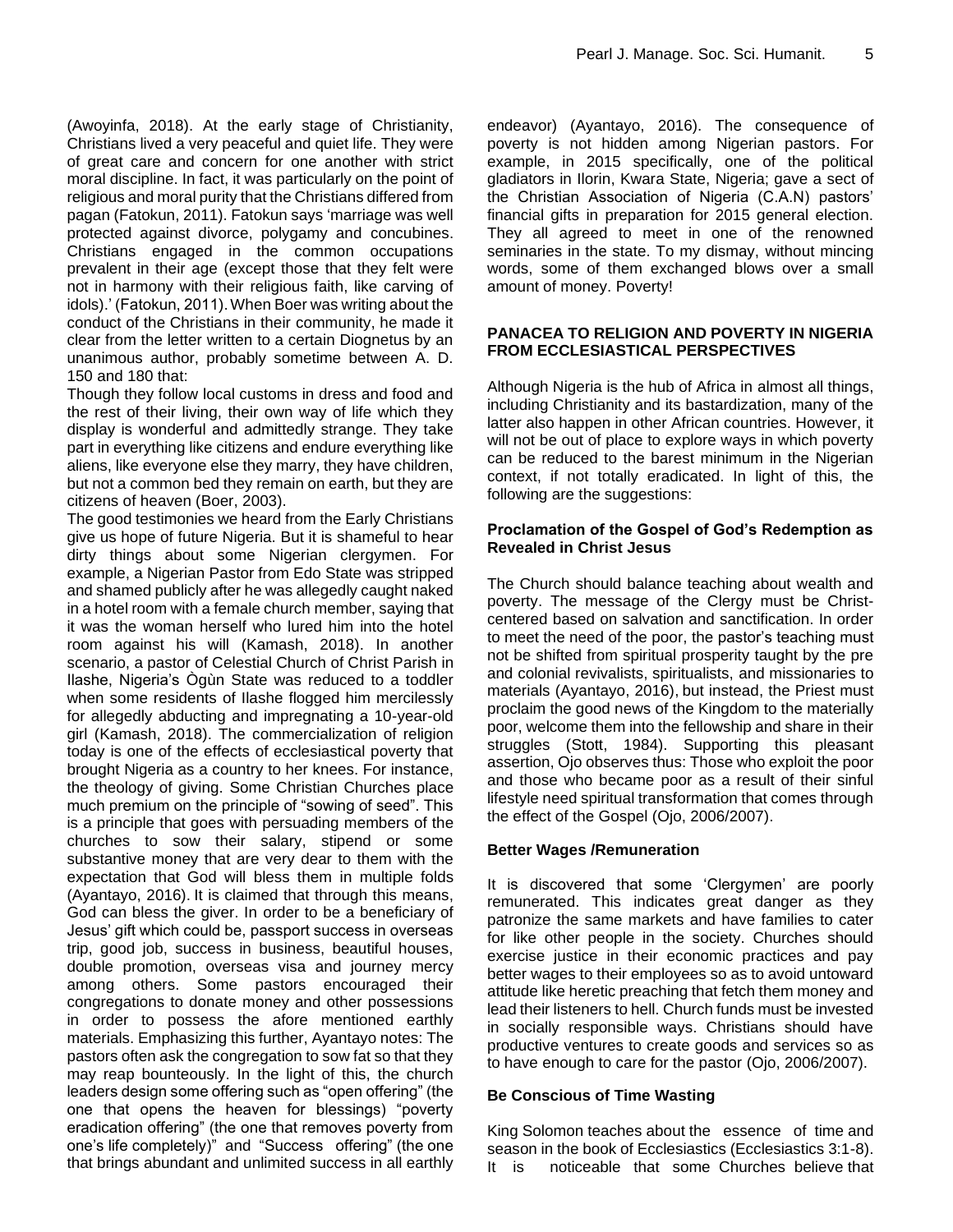substantial time of the congregations should be spent in the church, not only on Sabbath day but also ordinary days. There are some programs in the church done at the expense of other secular business activities, which have implications for the livelihood of church members. Examples include 7, 24, 48, 72 hours 'alone with God,' or 'before the Lord'. Some church activities go on in the morning and lasting till afternoon apart from Sabbath or Lord's day which should be the productive part of time an individual ought to have used to do something productive capable of improving their standard of living. Ayantayo notes about essence of time in 2016, It is important to note that, time is the scarcest commodity in life and to a large extent we can argue that it is a thousand times more precious than money and when it is gone, it cannot be purchased for money, cannot be redeemed by silver or gold. Once time passes, it can never be redeemed. Nobody can hold back the hand of time because it does not wait for anyone. Many people have failed in life because they postponed what they were supposed to do in the summer till winter, some delayed what was to be done in the morning till evening whereas, procrastination is the thief of time. (Ayantayo, 2016). The Church should not be ignorant of time wastage, because there are time and season for everything under the sun. The clergy can also give timely warnings that will be taken seriously because he is a man of God from the platform of integrity and honor.

# **Handle the Word of God with Care and Love**

The Clergy is expected to handle the word of God with care and love. The Church is to demonstrate love and philanthropic gesture to the poor. Our God is God of love. His desire is to end suffering and poverty. He demonstrated this by freeing the oppressed Israelites from Egyptian bondage (Exodus 3:7 to 8). When people are enslaved, He is there to liberate them. 1 Corinthians 13:13 says, "and now abide faith, hope, love, these three, but the greatest of these is love". In order that the Church continues, faith, hope and love must prevail. Faith and hope refer to the individual's personal relationship with God. However, love refers to the individual's relationship with his fellow brother on earth (John 13:34 to 35). Since the Church is the fellowship of God's people on earth, love must prevail in order to offer members an atmosphere of preparation for external dwellings (Dickson, 2011). Therefore, love is the primary objective of the faithful ones. Love is paramount among early Christian life. Fretz notes that the Feeling of brotherhood in Christ found expression, and the stress laid upon such love is evidence of the vivid realization of that brotherhood on the part of the early Christians. Within the circle of disciples, the love which Jesus inculcated burned warm and vivid, and one of the life of his followers in the apostolic age was their devotion to one another and their unselfish regard for each other's good. It was this thing more than anything else that gave its peculiar

character to their Christian life, and it did much to attract others to them (Fretz, 1970). In Christianity, love can be likened to a fire that kindles faith and light that brightens hope. Christians must follow the example of Christ by showing concern for the poor if actually, they are the Disciples of Christ in words and action.

## **Promotion of Economic System by Training Church Members**

To fight poverty, employment in various ways should be available to all Church members to prosper. The Christian church should endeavor to support and promote economic systems that meet human needs which will consider the poor as they are the objects of poverty. Therefore, training of members who do not have jobs in the Church will go a long way in meeting their spiritual and physical needs (Oke, 2019). Service to God does not affect economic activities in the developed countries of the world as God does not bless an idle person. In support of this, Apostle Paul says that if anyone is not willing to work, neither let him eat (2 Thessalonians 3:10). What Apostle Paul wants us to understand is that Christianity is a behavioral principle of life, but not just a doctrinal belief. In the principle of this verse, it is a behavioral principle of life that the Christian must work. If he/she can work when work is available, but will not, then the church is under no obligation to give him food. It is the responsibility of the community of disciples to teach every disciple how to be responsible in carrying out one's life on earth (Dickson, 2011) If this was the responsibility of Apostle/disciple of old, it means that the Christian Church of 21<sup>st</sup> Century must strive to promote economic system by training church members who are poor, they should be equipped, so as to contribute wealth to the society.

# **Conclusion**

It is a reality that there is poverty in the world, even in some of the Nigerian Churches. The source of poverty is a result of our scrupulous attitude to life. Therefore, the Christian Church should not live and teach as if poverty is a virtue. They should rather withdraw from their sinful manner of living that can lead to poverty and teach those who are rich to remember those who are poor. The liberation message from the throne of grace is needed for those who become poor as a result of their volition through laziness. Fostering an attitude of willingness to practice generosity can influence the response to poverty by religion in Nigeria.

# **RECOMMENDATIONS**

The paper recommends that the Christian Association of Nigeria (CAN) and Pentecostal Fellowship of Nigeria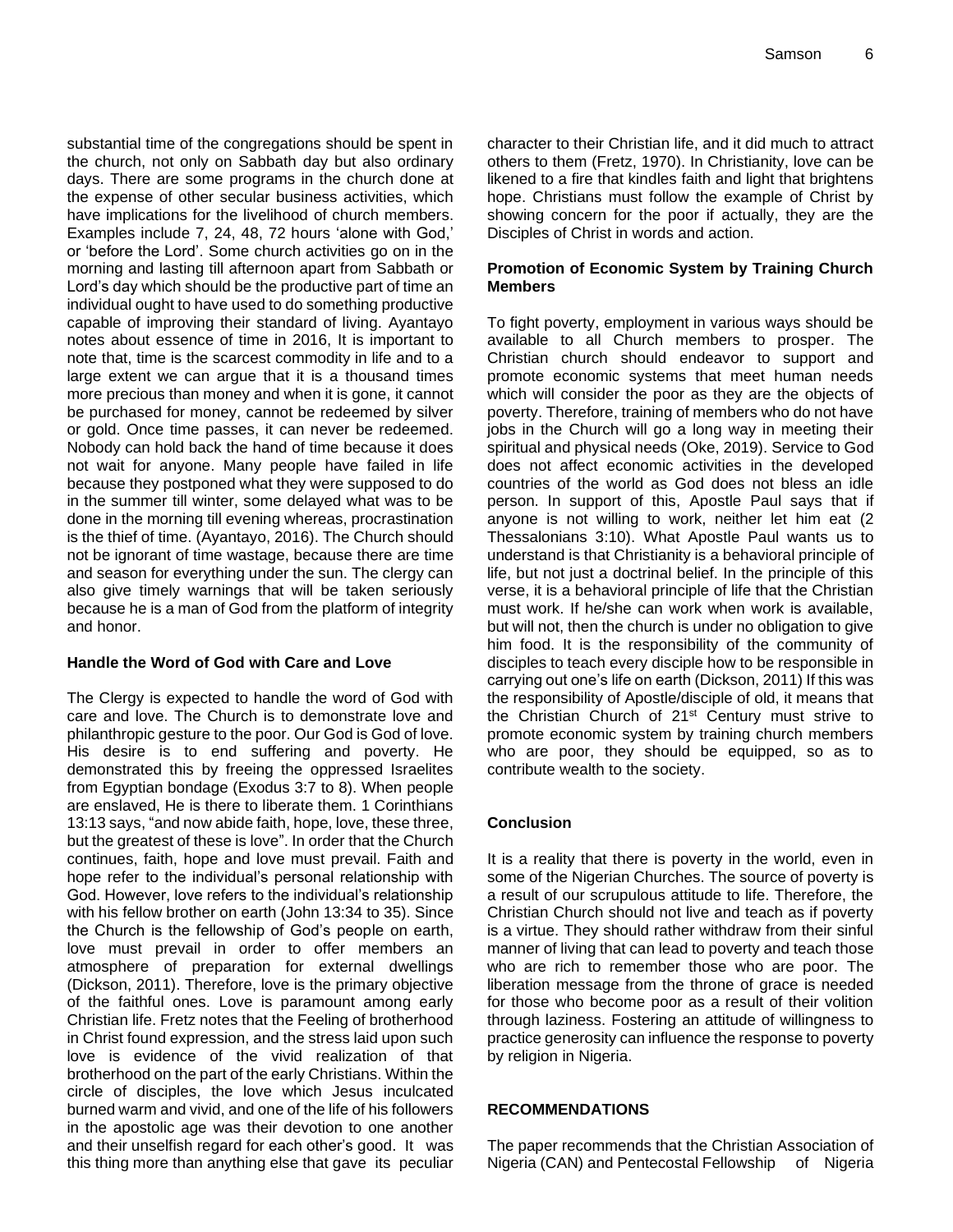(PFN) should mandate all clergymen in the country that are yet to experience theological education to do so, as soon as possible. The essence of theological education is to correctly teach and understand the doctrinal truth of the scripture. This will prevent heresies and wrong doctrines as noted in some messages of nontheologically trained ministers. Apart from clerical work, pastors are advised to embark on small businesses such as poultry, small garden or other businesses that can generate some income, so as to alleviate poverty among ministers. Every citizen of the country should endeavor to be productive either by getting employed somewhere or through self-employment. This is because unemployment has led many people into the ministryeven without any call from God. The clergymen are advised to be a model of Jesus Christ in all their undertakings.

#### **REFERENCE**

- Ajayi JFA (1965).Christian Missions in Nigeria 1841-1891 The Making of a New Elite London: Longman Group Ltd.
- Ajayi SA (2017). From Amalgamation to the Quest for National Integration in Nigeria: Issues, Challenges and Prospects. Ilorin, Nigeria: BW Bookwright Publishers.
- Akamidu RA (1993). The Social Uses of Religion: The Nigerian Case in Perspective II. Religion and Service to Humanity. Ilorin; NASR, 2(3):80.
- Akubo J (2018). The Guardian Nigeria News. Retrieved from https://guardian.ng/news/why-i-killed-prostitute-for-ritual-by-kogipastor (Access 17 April, 2019).
- Awoyinfa S (2018). Police nab prophet for allegedly killing lover for ritual. The Punch. Retrieved from https://punchng.com/police-nabprophet-for-allegedly-killing-lover-for-ritual (Access 17 April, 2019).
- Awoyokun D (2007). Between Christian and Secular Talibans. The New Black Magazine. Retrieved from thenewblackmagazine.com/view.aspx?index=1087 (Access 16 April, 2019).
- Ayantayo JK (2016). Standing up From the Fence: The Onus on Theological Institution to Drive Change Agenda Mission in Nigeria. Being Graduation Lecture at the 58th Graduation Ceremony of UMCA Theological College, Ilorin, Kwara State, Nigeria, 6.
- Boer HR (2003). A Short History of the Early Church. Ibadan: Daystar Press.
- Bolaji, I. E. (1976). African Traditional Religion. London: SCM Press Ltd.
- Bruce LS (2013). Church History in Plain Language, (Updated 4th ed.). Nashville, Tennessee: HarperCollins Christian Publishing, Inc.
- Bunting I (1995). Poverty. In D. J., Atkinson, D.F. Field, A. Holmes & O. O'Donovan (Eds.), New Dictionary of Christian Ethics & Pastoral Theology (677-679). Nottingham, England: Inter-Varsity Press.
- Dickson RE (2011). Dickson Teacher's Bible International King James Version with Commentary and Encyclopedia Study Guide. Hutchinson: Africa International Missions.
- E. Bolaji. (1976). African Traditional Religion. London: SCM Press Ltd.
- Fatokun SA (2011). History & Doctrine of the Early Church: An African Church. Ibadan, Nigeria: Enicrownfit Publishers.
- Fatokun SA (2013). Christian Missions in Nigeria, South of the Saharan Africa and Before the Rise of Pentecostalism: A Historical Evaluation. In S. Fatokun (Ed.), Christianity and African Society. A Festschrift in Honor of Pastor (Dr.) Gabriel O. Olutola. Ibadan, Nigeria: BookWright Publisher.pp. 43-52.
- Fretz JW (1970). Meditations on Christian Mutual Aid. H. Ralph Hernly (ed);in The Compassionate Community. Scottdale: Association of Mennonite Aid Society.
- Fuller L (2001). Going to the Nations: An Introduction to Cross-cultural Missions, (3rd ed.). Bukuru, Nigeria: ACTS Bookshop, International Headquarters.
- Imaekhai FJ (2010).The Three Major Religions Practiced in Nigeria and Human Value. In Celestina O. Isiramen & et al. (Eds.), Religion and the Nigeria Nation: Some Topical Issues (pp. 53 - 66). Ibadan, Nigeria: Enjoy Press & Books.
- Information Nigeria (2018). How Pastor Allegedly Killed His Church Member and Collected Her blood in 7 Calabashes for Ritual in Ogun. Information Nigeria. Retrieved from http://www.informationng.com/2018/04/how-pastor-allegedly-killedhis-church-member-and-collected-her-bloood-in-7-clabashes-forritual-in-ogun.html. (Access 17 April 2019).
- Inyang I (2012). 50 Pastors fired from Mountain of Fire Ministries for embezzling Church funds Daily Post. Retrieved from https://dailypost.ng/wp-content+/uploads/2012/08/MFM-logo.gift (Access 17 April 2019).
- Isiaka A, Lawal M, Ajisafe W, Omotayo A (Eds.). (2017). Micro-credit and Its Impact on Poverty Alleviation Program and the Muslim Society. Journal of University Scholars in Religions (JUSREL), 7: 34- 45.
- Isiramen, C. O. (2010). Preface. In C.O. Isiramen & et al (Eds.), Religion and the Nigerian Nation: Some Topical Issues (pp. ix - xiii). Ibadan, Nigeria: En-Joy Press & Books.
- Jemiriye, T. F., & Sikiru Eniola. (2005). Religion an Introductory Study. Ado Ekiti: Petoa Educational Publishers.
- John SJ (1984). Issues Facing Christians Today. Hants: Marshall Morgan and Scott.
- Kamahi A (2018). Pastor flogged in public for impregnating 10-year-old. Retrieved from https://www.pulse.com.gh/filla/embarassing-pastorflogged-in-public-forimpregnating-10-year-old-girl/dbt/pdv (Access 17 April 2019).
- Kamash A (2018). Pastor caught having sex with church member in hotel. Retrieved from https://www.pulse.ng/gist/metro/fornication-<br>pastor-caught -having-sex-with-church-member-in-hotel/2xvetgl -having-sex-with-church-member-in-hotel/2xvetgl (Access 17 April 2019).
- Kunhiyop S (2008). African Christian Ethics. Bukuru, Nigeria: Africa Christian Textbooks.
- Lere, P. (2008). The Church in West Africa. Jos, Nigeria: Deka Publications.
- Nelson I (2015). A Glossary of Ecclesiastical and Liturgical Terms. Onipanu, Lagos: Rehoboth Publishing.
- Nixon R (1982). Poverty. In N. Hillyer et al (Eds.), New Bible Dictionary (2nd ed., pp. 955 - 956). Leicester, England: Inter-Varsity Press.
- Ogunleye AR (2012). Religion, Peace and Conflicts: An Assessment of the Role of African Religion Towards Conflict Management. In J. K. Ayantayo, O.A., Dada & H.A. Labeodan (Eds.), Religion and Governance in Nigeria (pp.99-114). Ibadan, Nigeria: Department of Religious Studies University of Ibadan.
- Ojo JA (2007). A Christian Theological Response to Poverty. BETFA Journal of the Ogbomoso Circle Special Issue Theocentric Theology and Holistic Transformation. 5(6): 56-67.
- Oke OP (2019). The Contributions of the Christian Church to Poverty Creation in Nigeria. In Fatokun, S. A et al (eds.), African Christianity in Local and Global Contexts. A Festschrift in Honor of Rev. Professor Isaac Deji Aiyegboyin FNAL @ 70. (475-483 Religious Studies Series, (7) Ibadan, Nigeria: The Department of Religious Studies, Faculty of Arts, University of Ibadan.
- Olawoyin N (2017). Fantastically Corrupt: How Now may The Church in Africa Contribute to The Vitality of the Global Church? Ilorin, Nigeria: Centre for Biblical Christianity in Africa.
- Osaji JO (2016). Religion, Peace and Security in Nigeria. Ilorin Journal of Religious Studies, (IJOURELS) 16 (2): 43 -54.
- Punch (2018). Pastor, two others allegedly kill 19-year-old girl for rituals. The Punch Newspaper. Retrieved from https://punch.ng.com/pastor-two-others-allegedly-kill-19-year-oldgirl-for-rituals (Access 17 April 2019).
- Raymond I (2016). Thoughts on The Abuse and Corruption in Nigerian Churches, And Why Religion Cannot reform The World. Shara Reporters, Inc. Sahara reporters.com//thoughts-abuse-andcorruption-nigeria-churches-and-why-religion-cannot-reform-world.( Access 23 September 2018).
- Rivera R (2010). Embezzlement in the Church! Retrieved from https://www.startchurch.com/blog/view/name/embezzlement-in-thechurch- 17-04-2019.